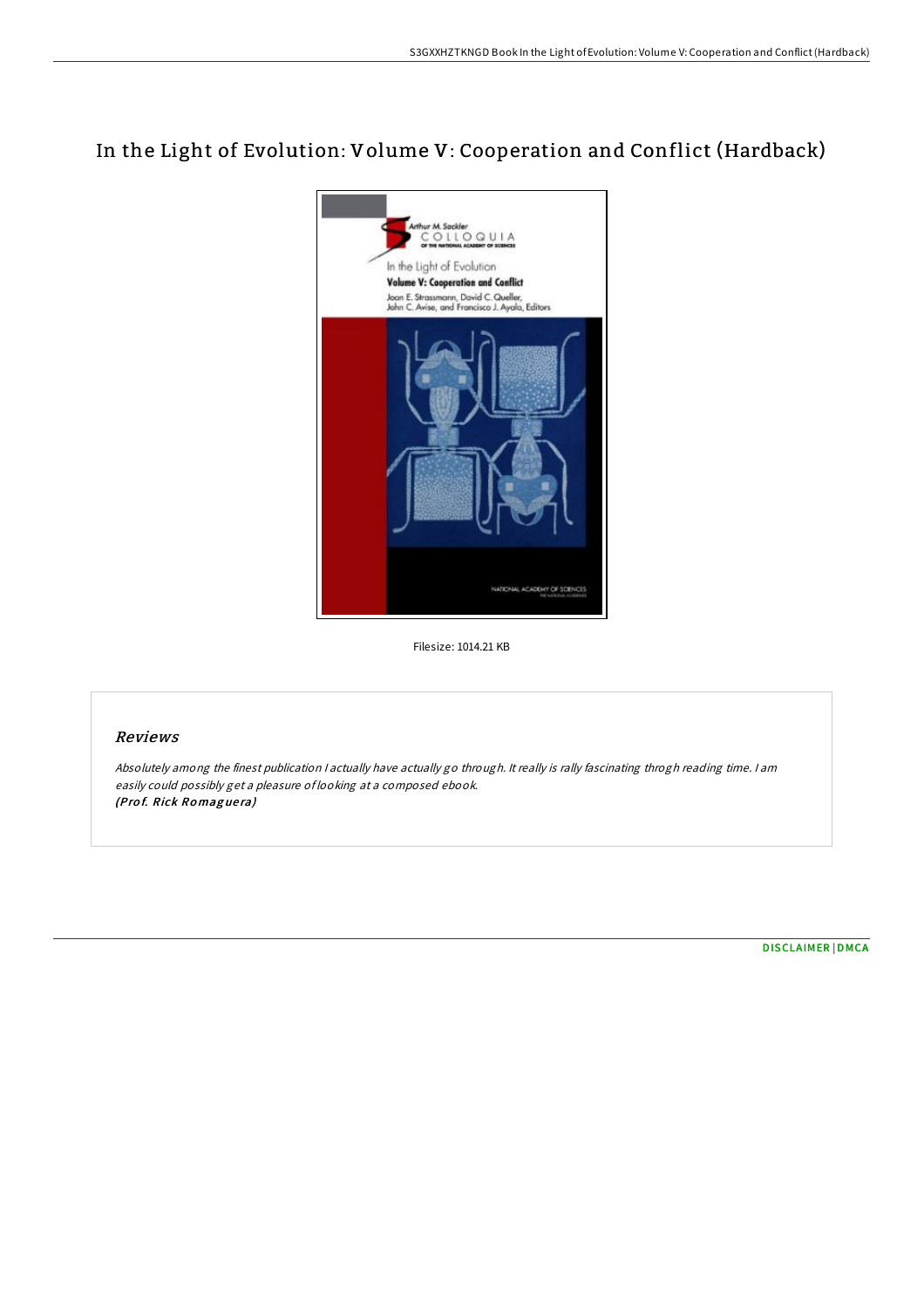## IN THE LIGHT OF EVOLUTION: VOLUME V: COOPERATION AND CONFLICT (HARDBACK)



**DOWNLOAD PDF** 

National Academies Press, United States, 2012. Hardback. Condition: New. Language: English . Brand New Book. Biodiversity--the genetic variety of life--is an exuberant product of the evolutionary past, a vast human-supportive resource (aesthetic, intellectual, and material) of the present, and a rich legacy to cherish and preserve for the future. Two urgent challenges, and opportunities, for 21st-century science are to gain deeper insights into the evolutionary processes that foster biotic diversity, and to translate that understanding into workable solutions for the regional and global crises that biodiversity currently faces. A grasp of evolutionary principles and processes is important in other societal arenas as well, such as education, medicine, sociology, and other applied fields including agriculture, pharmacology, and biotechnology. The ramifications of evolutionary thought also extend into learned realms traditionally reserved for philosophy and religion. The central goal of the In the Light of Evolution (ILE) series is to promote the evolutionary sciences through state-of-the-art colloquia--in the series of Arthur M. Sackler colloquia sponsored by the National Academy of Sciences--and their published proceedings. Each installment explores evolutionary perspectives on a particular biological topic that is scientifically intriguing but also has special relevance to contemporary societal issues or challenges. This book is the outgrowth of the Arthur M. Sackler Colloquium Cooperation and Conflict, which was sponsored by the National Academy of Sciences on January 7-8, 2011, at the Academy s Arnold and Mabel Beckman Center in Irvine, California. It is the fifth in a series of colloquia under the general title In the Light of Evolution. The current volume explores recent developments in the study of cooperation and conflict, ranging from the level of the gene to societies and symbioses. Humans can be vicious, but paradoxically we are also among nature s great cooperators. Even our great conflicts-wars-are extremely cooperative endeavors on each...

Read In the Light of Evolution: Volume V: Cooperation and Conflict (Hardback) [Online](http://almighty24.tech/in-the-light-of-evolution-volume-v-cooperation-a.html) A Download PDF In the Light of Evolution: Volume V: Cooperation and Conflict [\(Hard](http://almighty24.tech/in-the-light-of-evolution-volume-v-cooperation-a.html)back)